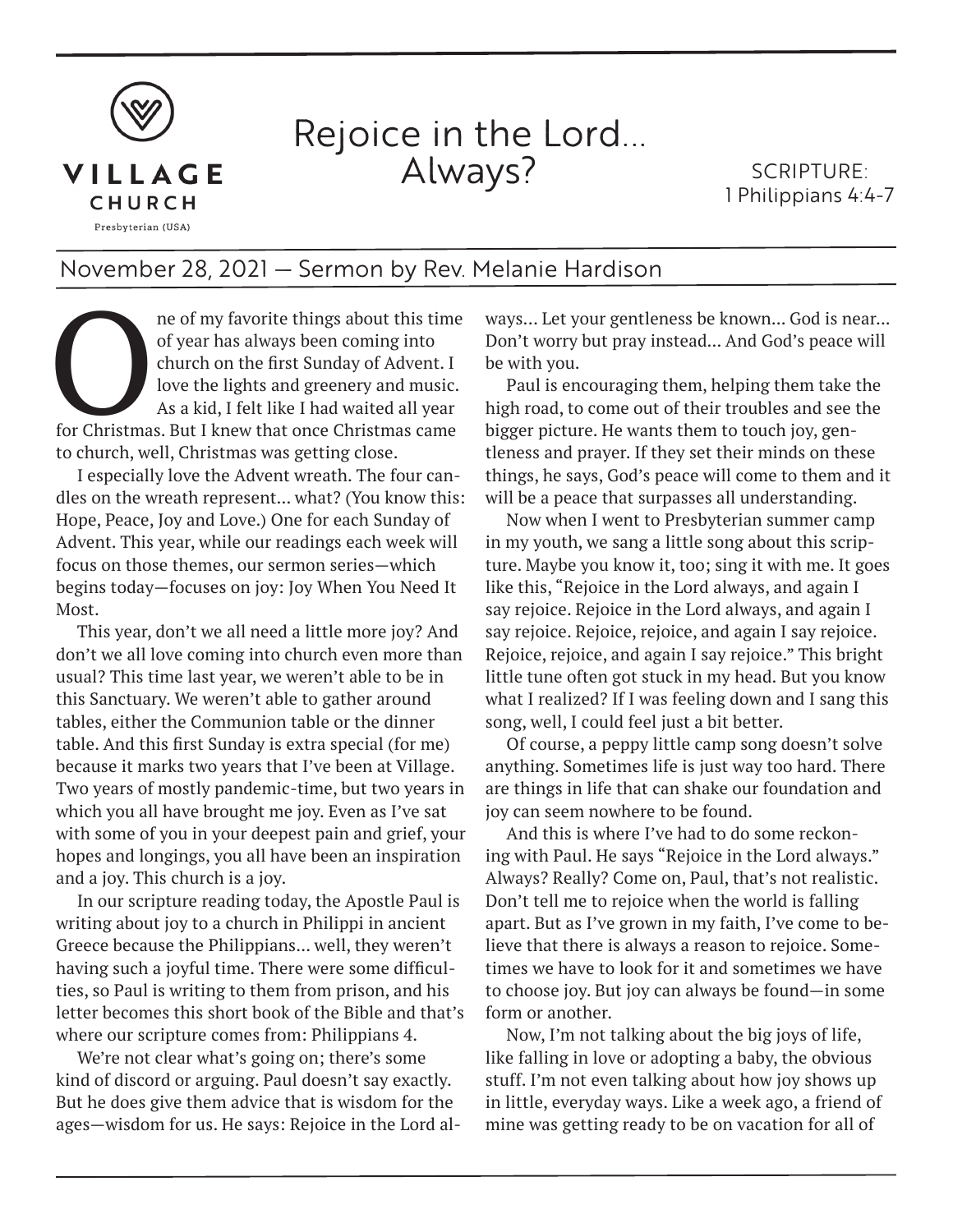Thanksgiving week. When she completed her last task at the office and put on her "away" message you know, the one that says, "Sorry I missed you, I'll be back in 10 days"—she described that moment as 'sheer joy.' Which it is.

What I'm talking about are the times in life when we feel so mired in our difficulties, so desperate or despairing, that joy seems to have completely vacated the premises. It is in these times that we may need to open ourselves a little and allow ourselves to take in the smallest joys that might come or even to make a conscious decision to choose joy.

In the TV show, "Ted Lasso," there's a character named Dani Rojas. Dani is a soccer player from Mexico who comes to England to play for a professional team. And, of course, in England, soccer is called... football. And in Spanish, football is futbol. Dani is a joyful soul and he has this mantra: Futbol is life! He says it all the time. For Dani Rojas, futbol is life and futbol is joy.

Well, one day, something tragic happens. Dani is in the middle of a really important match and he goes to score a goal. Except the team's mascot, a greyhound named Earl, is on the sidelines and a pigeon flies onto the field. Earl breaks free of his handler, runs on to the field to get the pigeon, and gets hit by the ball Dani has just kicked. Right there, in front of a stadium full of people, Earl doesn't make it.

As you can imagine, Dani, this star player, is traumatized with guilt. He gets into a horrible rut and can't play worth anything. His coaches are trying to help him, his teammates are trying to help him, nothing can help him get his game back. So the coach calls in a therapist, Dr. Sharon, to work with Dani. After just one session with Dr. Sharon, everything changes. Let's watch a clip from the show.

Futbol is life; futbol is also death. And futbol is sometimes just futbol. But mostly, futbol is life! Dani Rojas comes to a new understanding and makes a choice for joy. He chooses to see futbol as life instead of death.

Another thing that I've come to believe about joy—and we have Tom Are to thank for some of this language in his new book—is that even on our worst days, even if we're not choosing it, joy has a way of finding us, if only we're open to it. And when we're

open to it, that little bit of joy can make all the difference.

Sixteen years ago, my father died of leukemia, three days before Thanksgiving. In a week when he should have been brining a turkey and my mom should have been making cornbread dressing and I should have been sitting next to my grandmother snapping green beans, instead we spent those days working with the funeral home, writing an obituary, and meeting with the pastor to plan a funeral. I don't recall that Thanksgiving as a joyful one. But when I look back, joy was there, in the tiniest of moments. We all hugged each other a little tighter. My mom's colleagues organized a huge Thanksgiving meal which they left at our front door. Our friend, Grace, showed up holding a big bottle of wine and said, "You're busy and you don't need me to stay, but I thought you could use this." And my dad wanted to be buried, not cremated, so God bless the pastor, musicians, and church folks just like you who made a funeral happen the day after Thanksgiving and surrounded us with love.

But I tell you, the ultimate joy came in the quiet moments, when through the tears, we gave thanks to God that my father was no longer suffering from leukemia, that he was free of pain and a body that could no longer serve him. We gave thanks to God that he had found eternal peace, everlasting rest, the joy of heaven, and reunion with his parents, and my cousin, Lee, and the saints who've gone before. Those moments were joy and it was there in the wake of my father's death that I learned to do as Paul says: To count my blessings, to recognize the good that does show up, and to rejoice in the Lord always.

As Tom said about love a few weeks ago: love isn't only something you feel, it's something you do. I think joy is a lot like that, too. It isn't only something we feel, it's something we do, it's something we can find, if we're open to it, and sometimes, it's even something we can choose.

Each year, this church delivers several hundred poinsettias to homebound church members who can't make it to church. And each year, we get cards and phone calls thanking us—thanking you. People thank us for the poinsettias, yes. But mostly they thank us, they thank you, for bringing Christmas